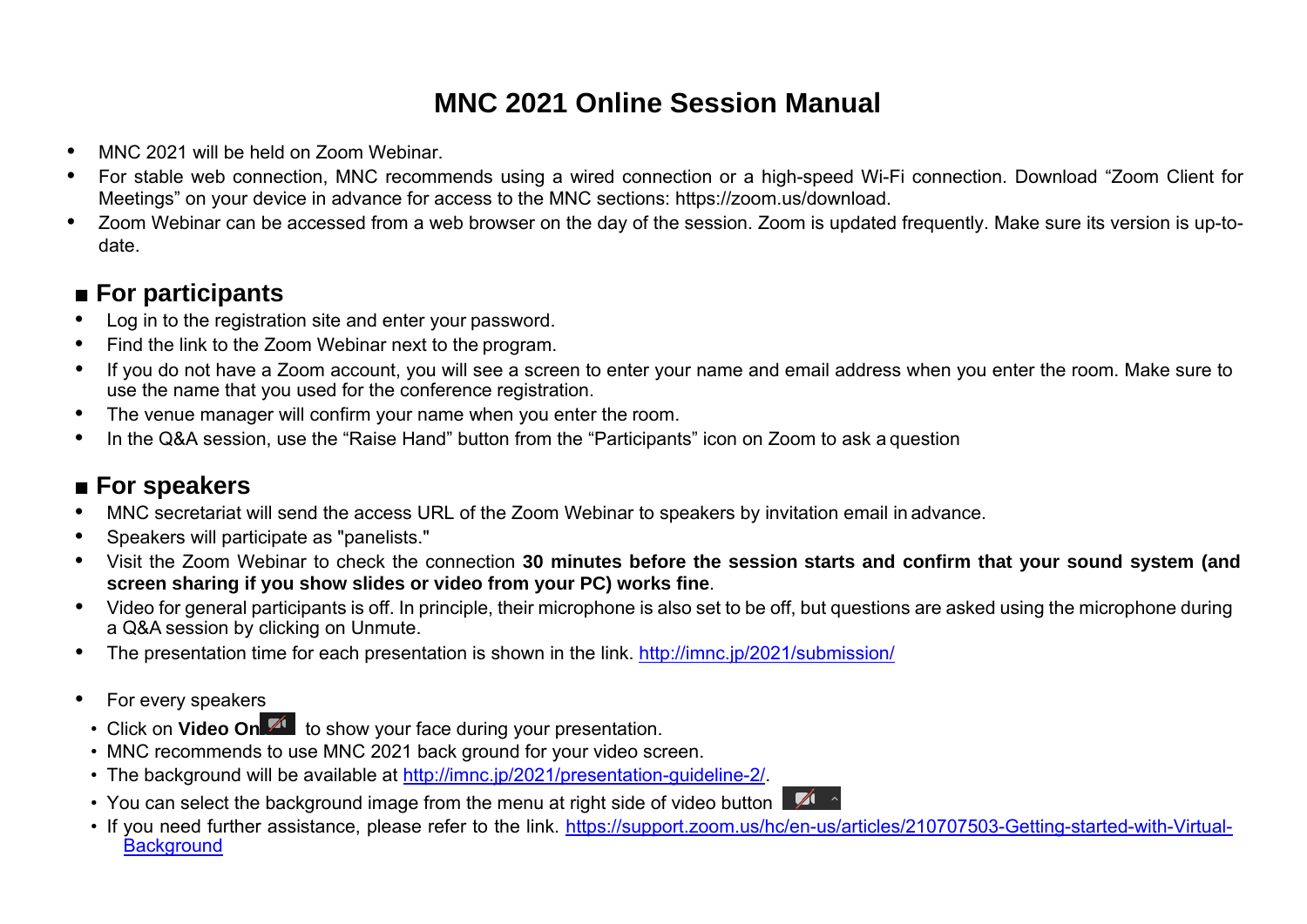- $\bullet$  For the speakers to use a submitted video file:
	- MNC assistants will show your video file from their PC.
	- After the video, answer to the questions after clicking on Unmute  $\mathbb Z$
- $\bullet$  For the speaker to use a video file from presenter's PC:
	- **Clicking on Unmute ...**
	- **Click on Share Screen 1** on the meeting toolbar. Select **Share Sound** in the bottom-left corner of the share selection window to begin sharing with your PC's audio included.
- . For the speaker to talk live by Zoom:
	- Click on Unmute  $\mathbb{Z}$
	- **Click on Share Screen on the meeting toolbar.**
- When the talk and the Q&A session are over, stop "Share Screen", stop video, and mute the microphone.



#### ■ **For chairs**

.

- . MNC secretariat will send you the access URL of the Zoom Webinar for chairs by invitation email in advance.
- $\bullet$ Chairs will participate as "panelists."
- $\bullet$ Either the secretariat or part-time staff will join each section as the Zoom host, and the chairs have co-host authority.
- $\bullet$ Manage any troubles such as cancellation of online lectures or connection problems.
- $\bullet$  To confirm the speakers' connection, visit the **Zoom Webinar 30 minutes before the session starts and confirm that your sound system (and screen sharing if you show slides or video from your PC) works fine**.
- $\bullet$ Turn on video and microphone before the lecture, turn them off during the lecture, and turn them on again after the lecture.
- . Before the session starts:
	- skip the lecture if the speaker is absent, and move on to the next lecture;